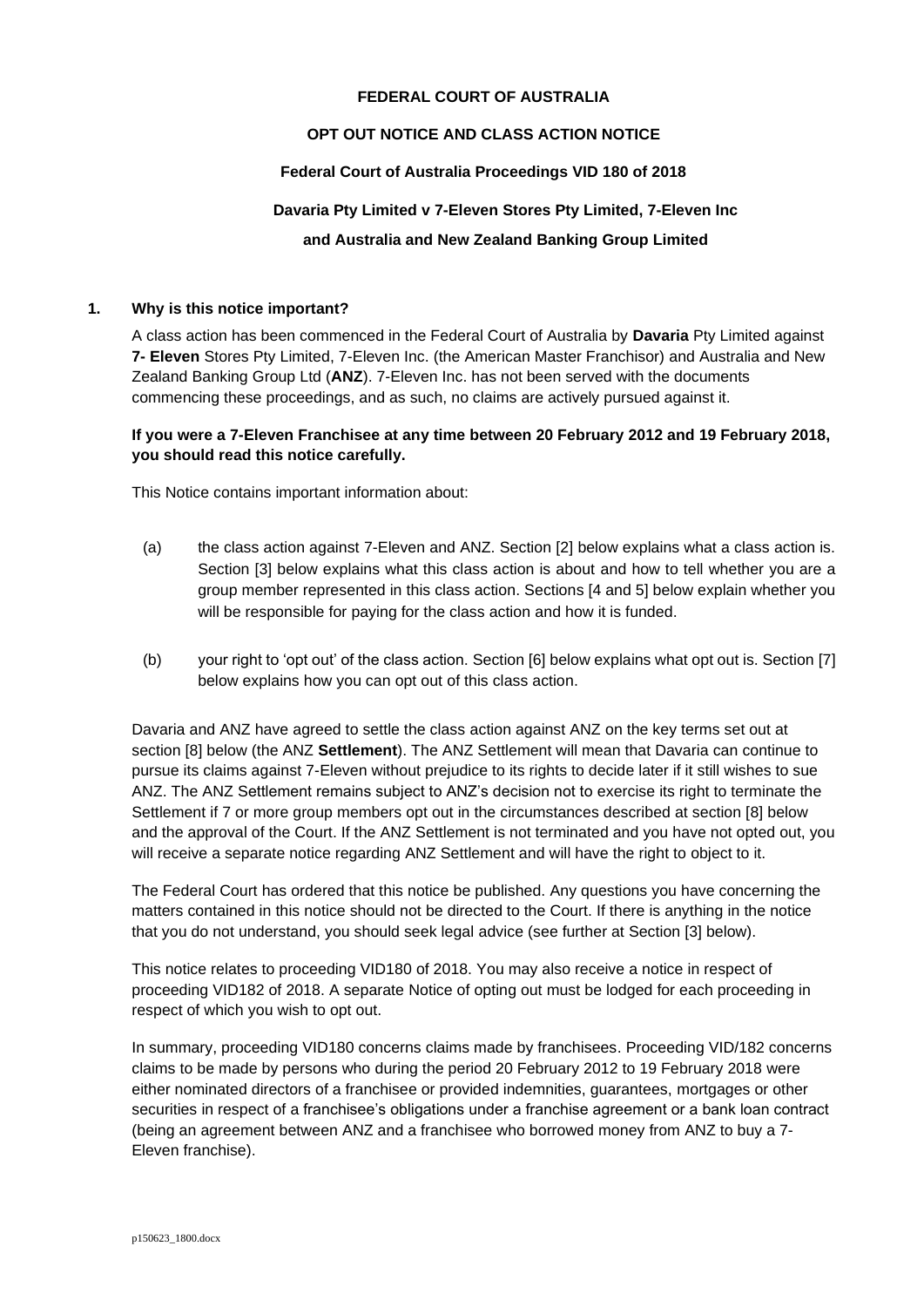### **2. What is a class action?**

A class action is a legal proceeding that is brought by an Applicant on their own behalf and on behalf of a group of people (**group members**) against the Respondents. The Applicant and group members must have similar claims against the Respondents.

Group members are bound by any judgment or settlement in the class action unless they have **opted out** of the proceeding. This means that *unless* you opt out:

- (a) you may be able to share in any settlement or Court-awarded damages if the class action is successful;
- (b) you will be bound by the dismissal of the case if the class action fails; and
- (c) you will not be able to sue about the matters that are the subject of the class action in separate legal proceedings.

### **3. What is this class action?**

This class action is brought by Davaria, on its own behalf and on behalf of all persons who are group members. The First Respondent is 7-Eleven. The other Respondents are 7-Eleven Inc. and ANZ.

#### **Are you a Group Member?**

You are a group member if you:

- (a) at any time between 20 February 2012 and 19 February 2018 were or commenced being a franchisee under a standard-form franchise agreement with 7-Eleven; and
- (b) had not entered into a release as at 20 February 2018 of all of your claims against both 7- Eleven and ANZ arising out of the conduct of 7-Eleven and ANZ described in the further amended statement of claim (**Release**).

You do not need to have borrowed money from ANZ to be a group member. If you are unsure whether or not you are a group member, you should contact Levitt Robinson Solicitors on 02 9286 3133 or email [711@levittrobinson.com](mailto:711@levittrobinson.com) or seek your own legal advice without delay. If you are not represented by a lawyer and you are unsure of whether you are a group member or unsure about the opt out process, should you wish to seek legal advice from a lawyer other than Levitt Robinson, 7-Eleven will pay the first \$1,000 incurred towards your legal costs to obtain such advice if you send a copy of the invoice (with your store number included) for your legal costs to 7-Eleven at [cainvoice@7eleven.com.au.](mailto:cainvoice@7eleven.com.au)

Group members may only lodge one invoice for legal costs (of up to \$1,000) per store, or for those stores which are operated by a franchisee with multiple stores, one invoice per franchisee. This is irrespective of whether that store or franchisee may have multiple group members, including guarantors.

#### **What are the claims?**

The claims against 7-Eleven and ANZ are set out in the further amended statement of claim, a copy of which can be obtained from Levitt Robinson or via the websites referred to in section 10 below. In summary:

Davaria alleges that 7-Eleven:

a. misled group members before they entered into franchise agreements about: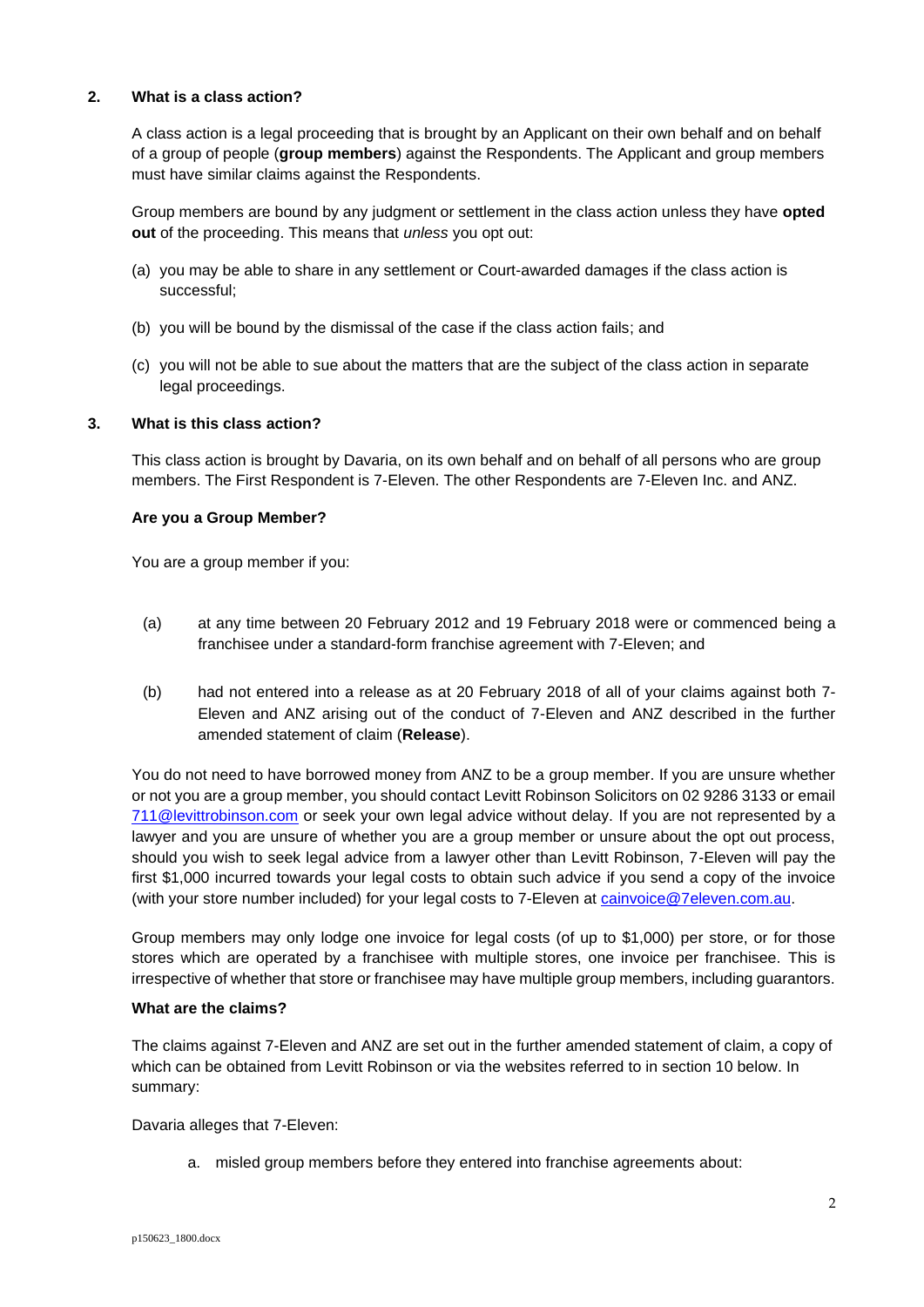- i. the business opportunity afforded by operating a 7-Eleven store;
- ii. the profitability of the stores;
- iii. the accuracy of the labour costs in the financial records supplied to franchisees;
- iv. the average wages that a 7-Eleven Franchisee would have to pay to operate their store in compliance with employment awards;
- v. the need for franchisees and their family members to work for nothing or at rates below employment awards for an unreasonable and unsociable number of hours per week;
- vi. the negotiation of rebates from vendors and their allocation to marketing; and
- vii. the choice available to franchisees of suppliers and merchandise from which they could choose product lines to offer at their stores;
- b. breached its contract with group members, including by only letting group members purchase stock from C-Store. This occurred in circumstances where 7-Eleven had negotiated with C-Store prices higher than either the prices for which group members would have been able to buy stock in similar quantities from alternative suppliers, or the lowest prices reasonably obtainable by 7-Eleven had it used its best endeavours; and
- c. engaged in unconscionable conduct, including by enticing group members to enter into franchise agreements even though 7-Eleven knew that those franchises could only be profitable if franchisees underpaid staff or worked unreasonable hours.

Davaria alleges that ANZ:

- a. breached its contract with group members, including by deciding to lend money to group members without taking into account, among other things, the number of labour hours required to operate a 7-Eleven store, the award rates payable for such labour and the accuracy or reliability of the historical or forecasted payroll expenses for any such store; and
- b. engaged in unconscionable conduct, including by lending money to group members when it knew or ought to have known, among other things, that the franchises could only be profitable if the franchisees underpaid staff or worked unreasonable hours.

7-Eleven and ANZ deny the allegations and are defending the proceeding. The proceeding is set down for a trial for 6 weeks commencing on 14 September 2020. If the matter does not settle at the mediation with 7-Eleven ordered by the Court to be held by 30 June 2020, this trial will be a hearing of Davaria's case as well as certain common questions that affect all group members. The claims of other individual franchisees will not be determined at this initial trial. No orders for compensation for other individual franchisees will be made at this point. If the outcome of the initial trial warrants the consideration of the claims of individual franchisees and their claims are not settled at a further mediation with 7-Eleven, there may be a second stage trial or some other process for the assessment of the claims of individual franchisees. That would probably occur some time after judgment on the first trial.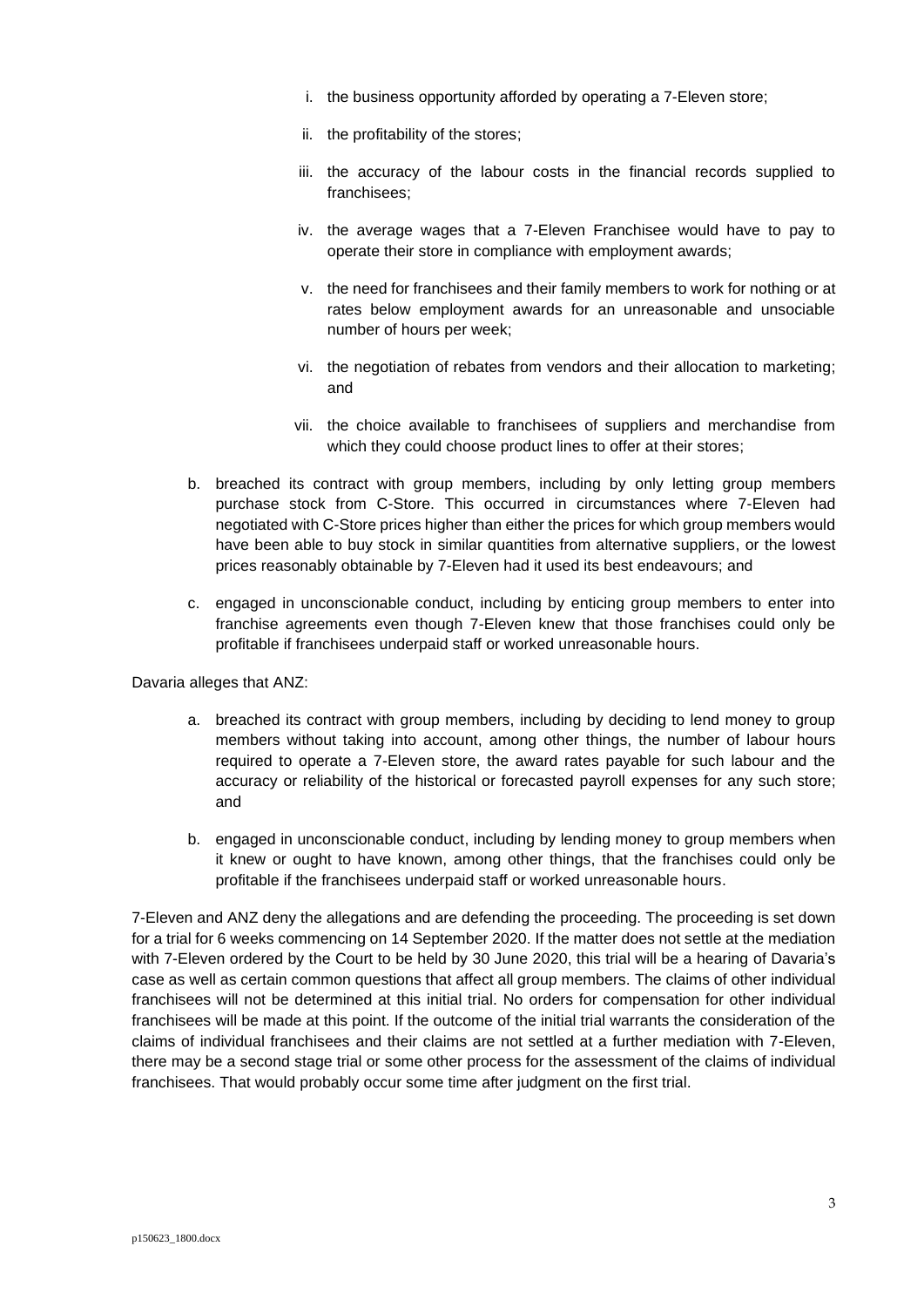### **4. Will you be liable for legal costs?**

**Group members are not** individually **responsible for the legal costs** of the determination of the common questions in the class action. Only the Applicant (Davaria) is responsible for those costs. However:

- (a) your personal claim may require work to be done in relation to issues that are specific to you. You can ask Levitt Robinson Solicitors or other lawyers to do that work for you. A copy of the terms on which Levitt Robinson Solicitors are acting in the class action may be obtained from them by calling 02 9286 3133 or emailing [711@levittrobinson.com;](mailto:711@levittrobinson.com) and
- (b) if any compensation becomes payable to you as a result of any order, judgment or settlement in the class action, the Court may make an order reducing the compensation payable to you in order to equitably distribute the funding costs of the class action between group members. The nature of such an order is discussed at Section [5] below.

### **5. How is the class action being funded?**

**Galactic** Seven Eleven Litigation Holdings LLC has agreed with some group members to pay the legal costs of the class action in exchange for a share of any settlement or judgment that those group members receive. Those group members have signed a funding agreement with Galactic. Under that funding agreement, Galactic is broadly entitled to receive the repayment of the legal costs paid by it in funding the class action, plus 35% of the benefit of any settlement or judgment monies payable to funded group members (those who have signed the funding agreement), subject to the precise funding agreement terms.

You should be aware that courts commonly make orders to reduce the compensation payable to unfunded group members (those who have not signed the funding agreement) by an amount equivalent to that paid by funded group members to the litigation funder. The costs of litigation is then borne equitably between all group members. Such orders are referred to as "funding equalisation orders".

Funding equalisation orders adjust the returns to funded group members and unfunded group members to equalise their contributions to the costs and returns payable to the funder. Courts have made these orders in the past in recognition that fairness requires that class members receive the same rate of return, whether they have signed a funding agreement or not.

If the Court makes orders requiring class members to make a contribution from any compensation that they receive to the legal or funding costs of the proceeding, this will not exceed the amount of compensation received and you will not be left out of pocket as a result.

# **6. What is 'Opt Out'?**

The Applicant in a class action does not need to seek the consent of group members to commence a class action on their behalf or to identify a specific group member. However, group members can cease to be group members by opting out of the class action. An explanation of how group members are able to opt out is found just below.

# **7. How can you opt out of the class action and what will happen if you do?**

If you opt out:

(a) you will be able to bring your own claim against 7-Eleven and ANZ (**Respondents**), provided that you issue Court proceedings within the time limit applicable to your claim. If you wish to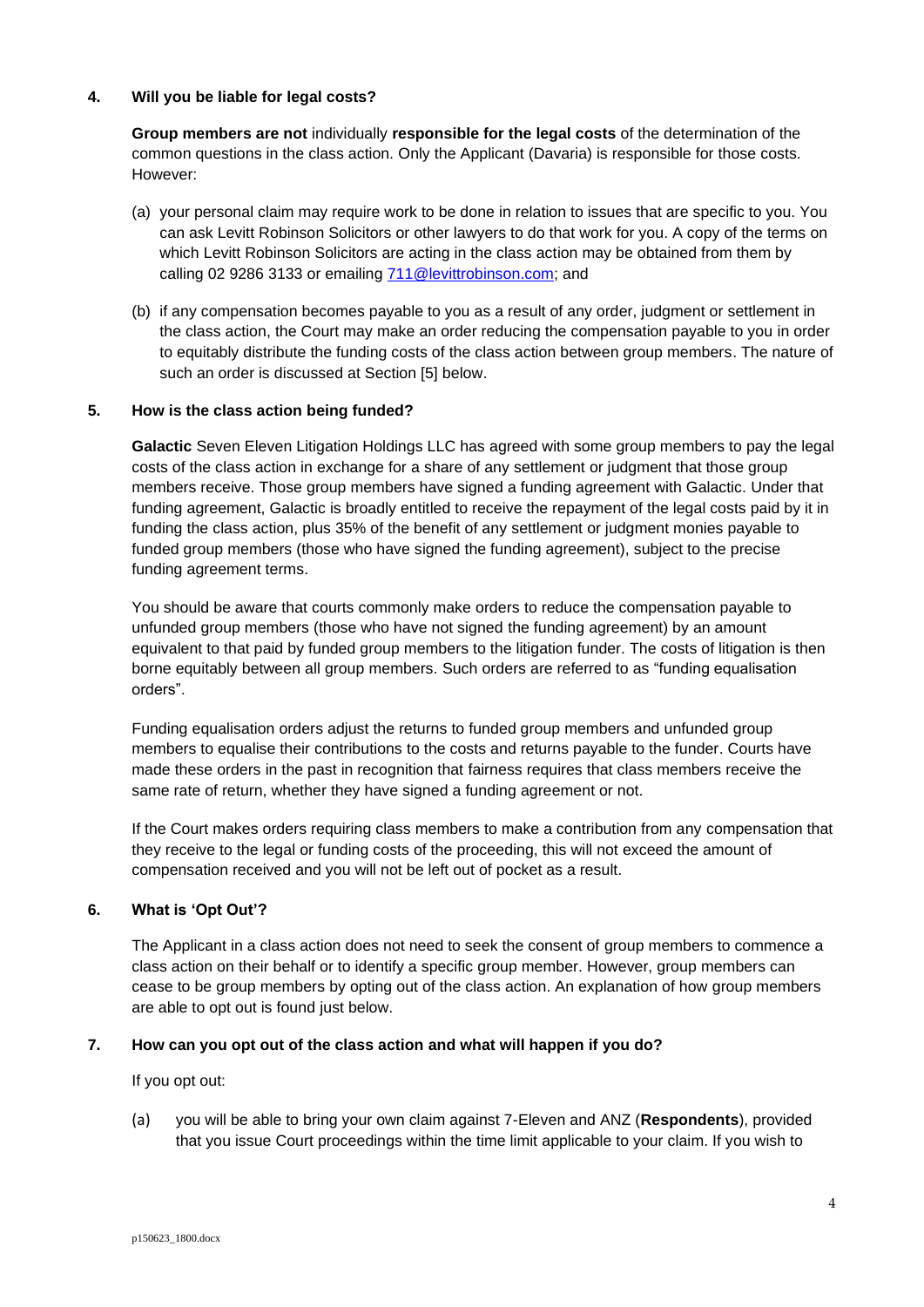bring your own claim against the Respondents, you should seek your own legal advice about your claim and the legal costs involved and the applicable time limit prior to opting out; and

(b) you will not be bound by, or entitled to share in any benefit of, any order, judgment or settlement in the class action. .

**If you do not wish to remain** a group member you must opt out of the class action.

**If you wish to opt out** of the class action you **must** do so by completing a "**Notice of opting out by group member**" in the form attached to this notice and marked "A", then returning it to the Registrar of the Federal Court of Australia at the address on the form or by email to [vicreg@fedcourt.gov.au](mailto:vicreg@fedcourt.gov.au)*.*  **IMPORTANT: the Notice must reach the Registrar by no later than 4 p.m. on 20 March 2020**, otherwise it will not be effective.

You should submit the **Notice of opting out by group member** if you qualify as a group member and you wish to opt out of the class action.

Each group member seeking to opt out should fill out a separate form. If you are opting out on behalf of a company or business please provide your name, the name of the company or business and your position within the company or business (e.g. director or partner).

**You are totally free to make up your own mind** whether to give an Opt-Out Notice or do nothing. You can also take advice about your options and the information contained in this Notice. Further information can be obtained by contacting Levitt Robinson as set out below or any other lawyer of your choice as discussed at section [3] above.

### **8. What will happen if you choose to remain a group member?**

Unless you opt out:

- (a) you will be bound by the outcome of the class action against 7-Eleven and ANZ; and
- (b) you will also be bound by the ANZ Settlement if it is approved by the Court, unless it is terminated by ANZ as described in sub-paragraph (f) below or is not approved by the Court.

If the class action against 7-Eleven is successful, you will be entitled to share in the benefit of any order, judgment or settlement in favour of Davaria and group members. If the court makes the orders in section [5] above and you have not signed the funding agreement then the compensation paid to you would be reduced down to ensure that all group members bear the amounts payable to the funder equally.

If the action against 7-Eleven is unsuccessful or is not as successful as you might have wished, you will not be able to sue 7-Eleven on the same claim in any other proceedings. If the ANZ Settlement proceeds and is approved, you will still be able to be part of any later class action, which is brought against ANZ regardless of the outcome in the class action against 7-Eleven.

In deciding whether or not to opt out of the class action, you should know that the main terms of the ANZ Settlement are:

- (a) Davaria discontinues its claims against ANZ;
- (b) ANZ agrees to suspend the limitation periods for the case against it. This means that ANZ will not count the time that passes until the suspension is terminated towards working out whether any claim you want to bring against it is too late. This suspension will be terminated either 6 weeks after the Court delivers its reasons for decision following the trial of the common issues in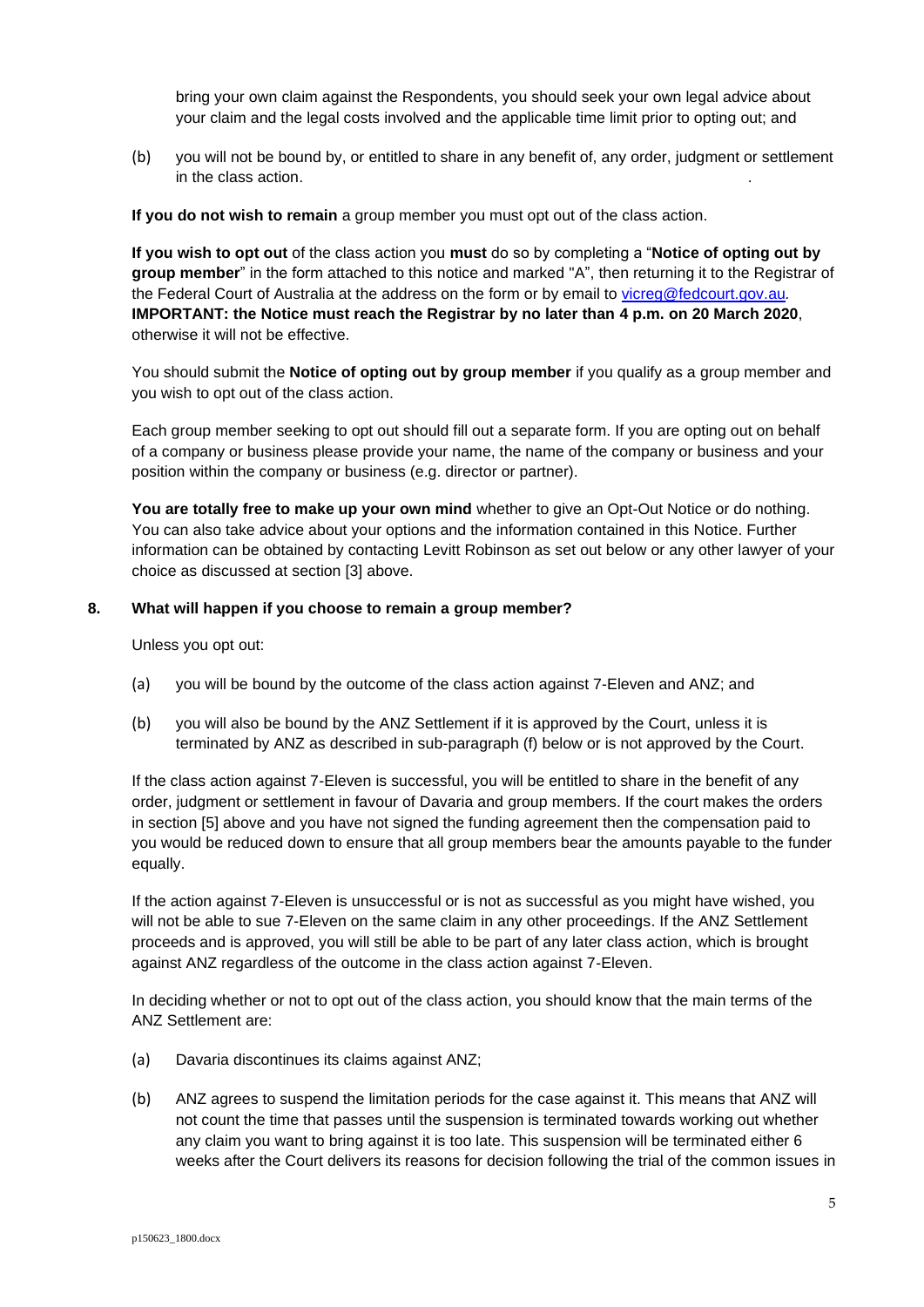the proceedings against 7-Eleven, or by 6 months' written notice by either party, whichever comes first;

- (c) Davaria and/or current group members may commence a new class action against ANZ once the suspension of the limitation period is terminated. However, the parties to the new proceeding must consent to orders that the costs incurred by ANZ and Davaria in the current proceeding are costs of the new proceeding;
- (d) the current security for ANZ's costs paid by the litigation funder is to be returned to the funder. If a new class action is commenced against ANZ by Davaria or another group member then the lead applicant in the new class action will have to provide the same security for ANZ's costs;
- (e) ANZ and Davaria will otherwise bear their own costs of the current proceeding against ANZ;
- (f) group members have an opportunity to opt-out of the proceeding, in which case they will not be bound by the Settlement. However, if 7 or more group members opt out who have claims against ANZ and have not signed a Release in the period from the commencement of the class action up to and including 12 March 2019, then ANZ has the right to terminate the deeds of Settlement;
- (g) if ANZ commences an enforcement action in relation to a loan that ANZ provided to any group member for their 7-Eleven Franchise, that group member can still defend that enforcement action, including by bringing a counterclaim against ANZ; and
- (h) ANZ will participate in any Court-ordered mediation of the proceedings against 7-Eleven.

### **9. How can you remain a group member?**

**If you wish to remain** a group member then you should **NOT** complete the form which is attached and marked "A" and headed "OPT OUT NOTICE". Davaria will continue to bring the proceeding on your behalf up to the point where the Court determines those questions that are common to the claims of Davaria and the group members. However, you are invited to contact Davaria's lawyers, Levitt Robinson Solicitors, on the number/email address below so that future notices about the class action can be sent to your preferred address.

# **10. Where can you obtain copies of relevant documents?**

Copies of relevant documents, including the further amended application, the further amended statement of claim and the defences filed by 7-Eleven and ANZ, may be obtained by:

- (a) downloading them from [www.levittrobinson.com;](http://www.levittrobinson.com/)
- (b) inspecting them between 9am and 5pm at the offices of Levitt Robinson Solicitors, contact details for which are available from [www.levittrobinson.com](http://www.levittrobinson.com/) or by e-mailing [711@levittrobinson.com](mailto:711@levittrobinson.com) and requesting copies;
- (c) by contacting a District Registry of the Federal Court (contact details are available at [www.fedcourt.gov.au\)](http://www.fedcourt.gov.au/) and paying the appropriate inspection fee; or
- (d) inspecting them on the Federal Court website at [http://www.fedcourt.gov.au/law-and](http://www.fedcourt.gov.au/law-and-practice/class-actions/class-actions)[practice/class-actions/class-actions.](http://www.fedcourt.gov.au/law-and-practice/class-actions/class-actions)

Please consider the above matters carefully. If there is anything of which you are unsure, you should contact Levitt Robinson Solicitors on 02 9286 3133 or [711@levittrobinson.com](mailto:711@levittrobinson.com) or seek your own legal advice. **You should not delay in making your decision.**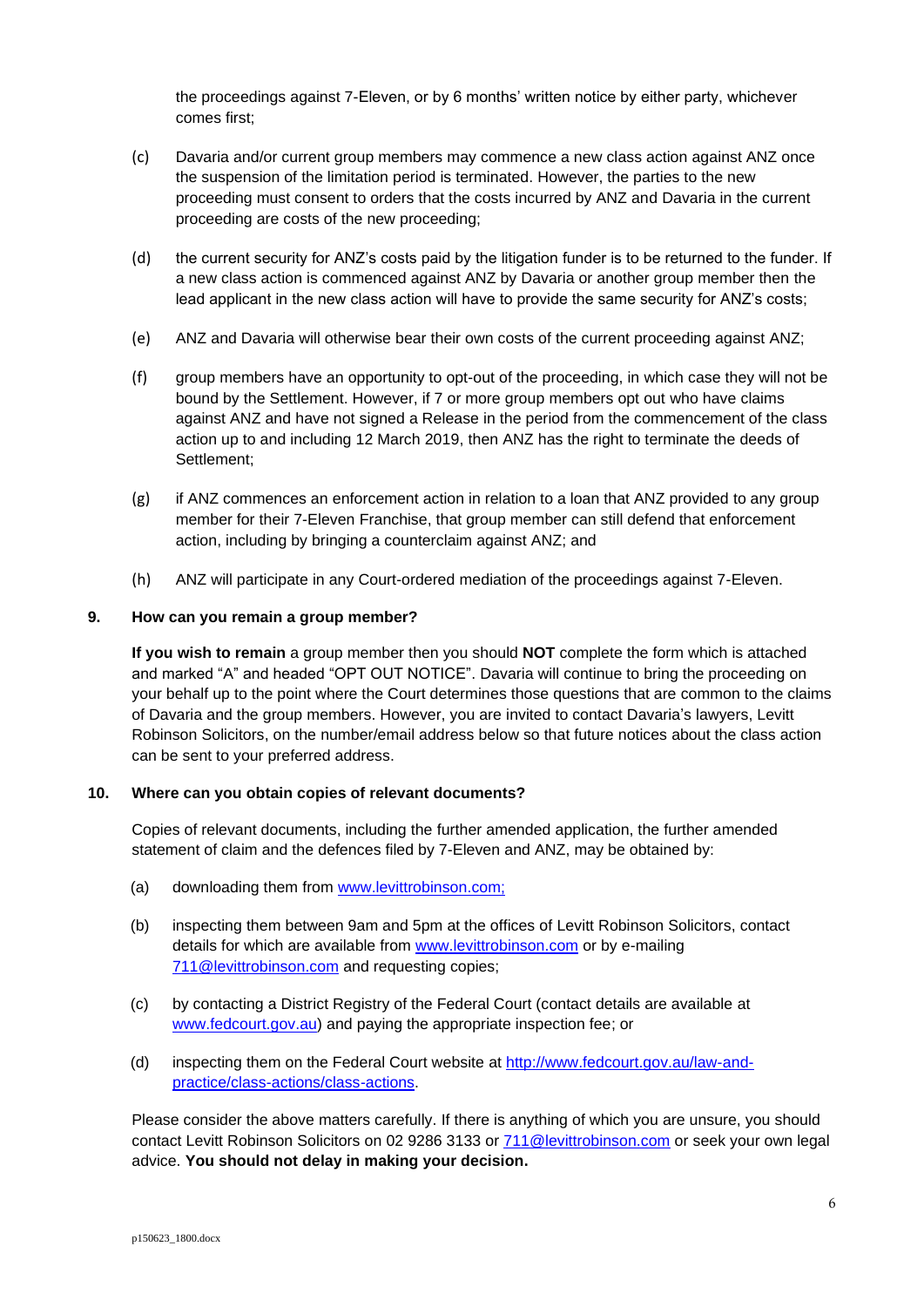# **Complete and return this form ONLY if you do NOT want to be a part of the class action**

Form 21 Rule 9.34

# **OPT OUT NOTICE**

No. VID 180 of 2018

Federal Court of Australia District Registry: Victoria Division: General

### **Davaria Pty Limited**

Applicant

### **7-Eleven Stores Pty Ltd and others named in the schedule**

Respondents

To: The Registrar Federal Court of Australia Victorian District Registry [Owen Dixon Commonwealth Law Courts Building](http://maps.google.com.au/maps?q=305+William+Street,+Victoria,+Australia&hl=en&sll=-32.010396,135.119128&sspn=87.286008,213.574219&oq=305+William+Street,+Victoria,+australia&hnear=305+William+St,+Melbourne+Victoria+3000&t=m&z=16) [305 William Street](http://maps.google.com.au/maps?q=305+William+Street,+Victoria,+Australia&hl=en&sll=-32.010396,135.119128&sspn=87.286008,213.574219&oq=305+William+Street,+Victoria,+australia&hnear=305+William+St,+Melbourne+Victoria+3000&t=m&z=16) MELBOURNE VIC 3000

Or by email to [vicreg@fedcourt.gov.au](mailto:vicreg@fedcourt.gov.au)

The person named below as a group member in this representative proceeding, gives notice under section 33J of the *Federal Court of Australia Act 1976* (Cth), that the group member is opting out of the representative proceeding.

| Name of group member:                   |  |
|-----------------------------------------|--|
| ACN/ABN (if a company or a<br>trustee): |  |

Date:

Signed: